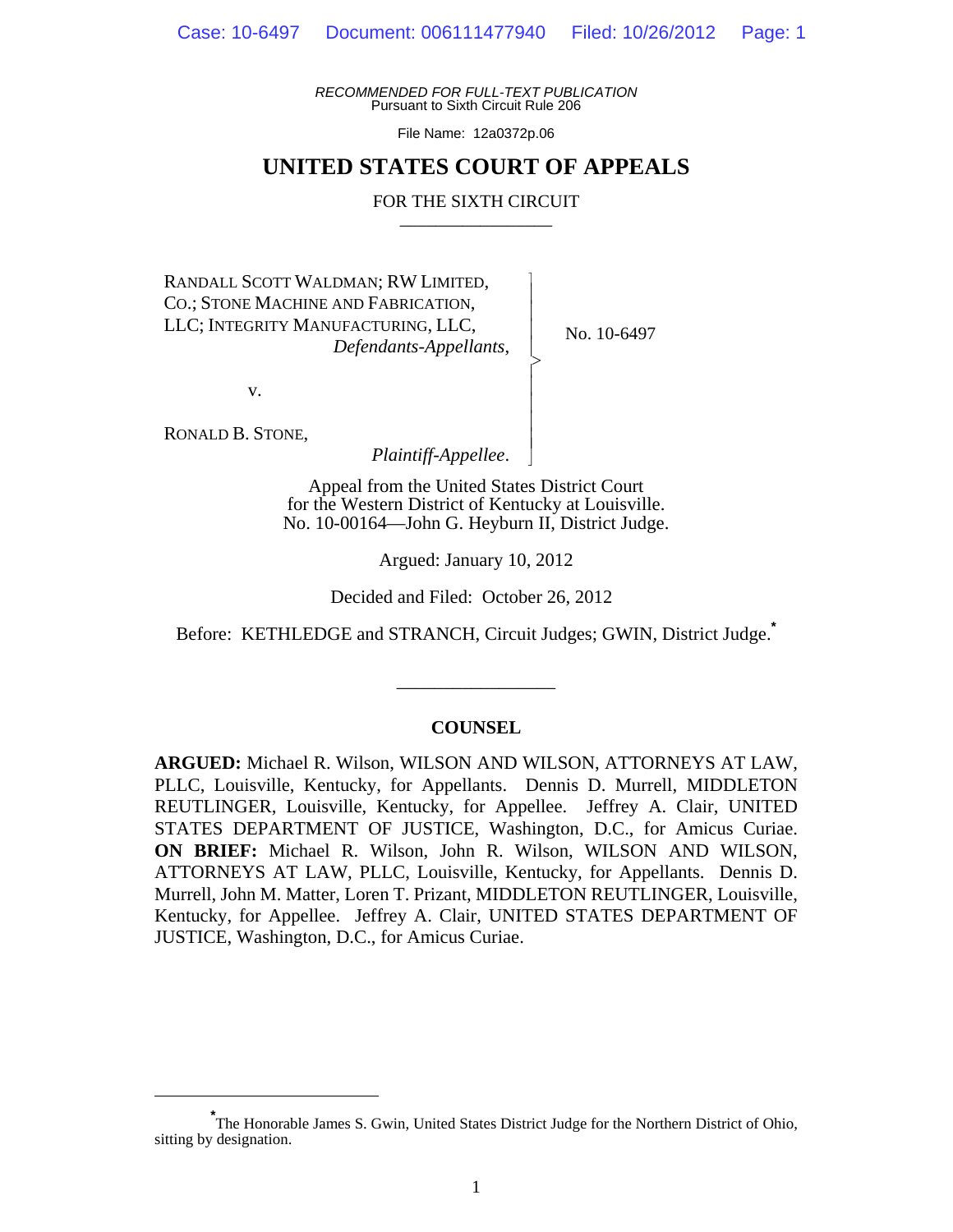# **OPINION \_\_\_\_\_\_\_\_\_\_\_\_\_\_\_\_\_**

**\_\_\_\_\_\_\_\_\_\_\_\_\_\_\_\_\_**

KETHLEDGE, Circuit Judge. Ron Stone, a Chapter 11 debtor-in-possession, brought this adversarial proceeding in bankruptcy court against his principal creditor, Randall Waldman. After a trial, the bankruptcy court found that Waldman had obtained nearly all of Stone's business assets by means of fraud. As relief, the court discharged the debts that Stone owed to Waldman, and awarded Stone more than \$3 million in compensatory and punitive damages. Waldman now challenges the bankruptcy court's judgment on several grounds, including that the court lacked constitutional authority to enter it. Although we affirm the bankruptcy court's discharge of Stone's debts, we hold that the court lacked authority to award him damages. We therefore affirm in part, vacate in part, and remand.

I.

Stone was the founder and owner of Stone Tool and Machine, Inc. ("STM"), a Kentucky corporation. Although STM had positive equity, it had limited cash flow. By 2003, STM owed Fifth Third Bank more than \$1 million, secured by mortgages and liens on STM's business assets and on Stone's house. Eventually, Stone could not keep up with the payments to Fifth Third.

Stone's attorney, Bruce Atherton, introduced Stone to Waldman as a potential investor in STM. What Stone did not know was that Atherton was himself indebted to Waldman for tens of thousands of dollars that Atherton had no means to repay. Atherton planned to settle up with Waldman by helping him to exploit Stone. Without Stone's knowledge, Atherton gave STM's proprietary business data to Waldman to review.

In August 2004, Atherton filed on behalf of STM a Chapter 11 bankruptcy petition that he said would buy time for STM to acquire new capital from Waldman. In fact, however, Atherton was advancing only Waldman's interests, seeking to preserve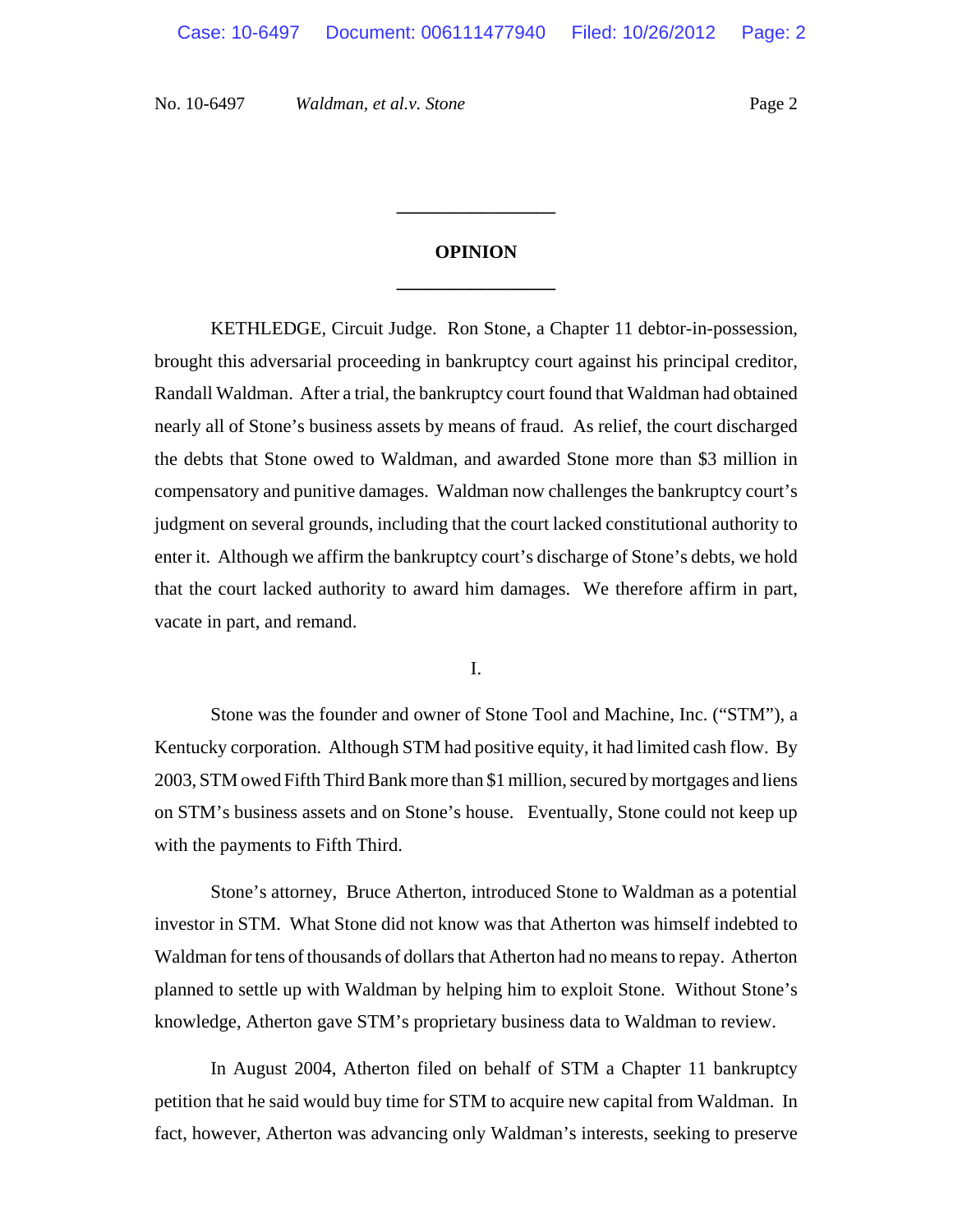as many of STM's assets as possible so that Waldman could later acquire them for himself. Atherton barely prosecuted STM's bankruptcy case and allowed the bankruptcy court's automatic stay to expire on November 3, 2004. Fifth Third, STM's principal creditor, then foreclosed on STM's assets in state court. By early 2005, Fifth Third held judgments against both STM and Stone, a related judgment lien on Stone's house, and a mortgage on the house.

Waldman approached Fifth Third before it took possession of any assets. He offered the bank a deal: he would pay \$900,000 to Fifth Third in exchange for the bank's rights as a creditor of Stone and STM. Thus, under this scheme, Waldman rather than Fifth Third would become Stone's principal creditor.

Waldman did not have the \$900,000 that he needed to buy Stone's debts, so he sought financing from the Bullitt County Bank. As collateral, Waldman offered STM's assets. The problem was that he did not own them yet. So Waldman and Atherton went back to Stone and offered him a deal: Stone would transfer STM's assets to two companies that Waldman owned; in exchange, Waldman would pay off Stone's debts to Fifth Third, the IRS, and other creditors. Waldman also promised Stone a 40% ownership interest in a new business that Waldman would operate with STM's assets, and a job for at least five years. Stone agreed to the deal.

Soon thereafter, Atherton called Stone and demanded that Stone come to his office right away. When Stone arrived, Atherton and Waldman told Stone to sign the deal's closing documents immediately, without reading them, supposedly to meet a filing deadline. Atherton and Waldman assured Stone that the documents reflected the terms of their deal. Waldman also reiterated his promise to pay off Stone's debts. Stone signed the documents. Atherton said that Stone would receive his own copies later.

In fact, however, the documents reflected a different deal: they transferred all of STM's assets to Waldman in exchange for nothing more than a job for Stone with the new company. The documents made no mention of Stone's 40% interest in the new company or of any obligation on Waldman's part to pay off Stone's debts.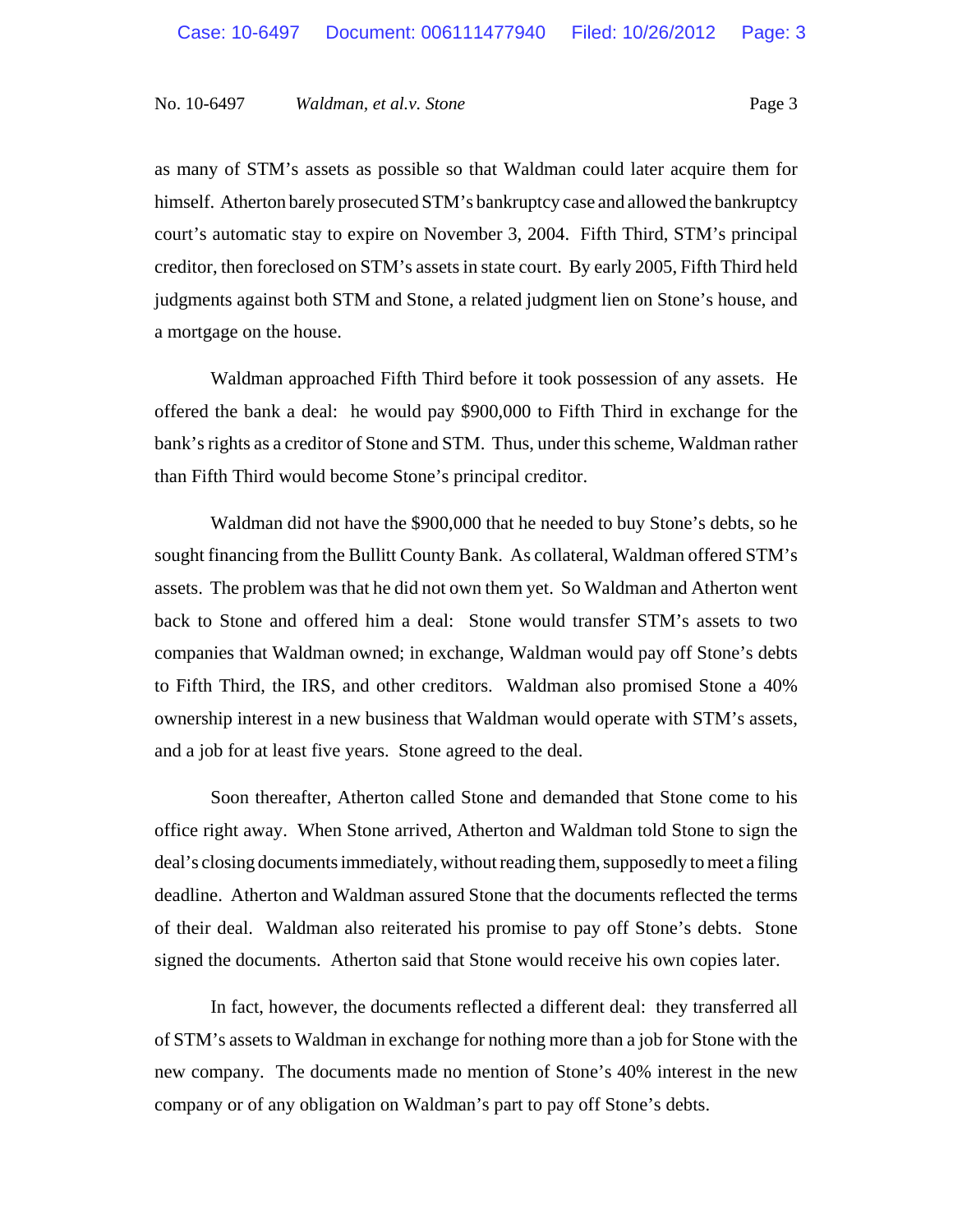While Stone signed his company away, representatives from Fifth Third sat in the room across the hall. Waldman, with the deed to STM's assets in hand and his loan from Bullitt Bank secured, then completed his deal with Fifth Third. (Neither Bullitt nor Fifth Third was aware that Waldman and Atherton had defrauded Stone.) By the time these transactions were complete, Waldman and his companies owned all of STM's assets. Waldman also owned all of Stone's prior indebtedness to Fifth Third, with no obligation to forgive it.

After the deal closed, Waldman and Stone worked together at the new business—called Stone Machine and Fabrication—for more than a year. During that time, Stone repeatedly tried to obtain copies of the May 20, 2005 closing documents. Atherton refused to provide them and eventually he stopped returning Stone's calls. In October 2006, however, Atherton's assistant finally gave Stone the documents. Stone then figured out that he had been swindled. He confronted Waldman, and a fist-fight broke out. With no equity in his business and all of his debts still in place, including the mortgage on his home, Stone resigned from the company.

Waldman and his companies then filed garnishment actions against Stone in an effort to collect on the Fifth Third judgment. Stone responded by filing his Chapter 11 bankruptcy petition. He identified the Waldman debts in his petition as "Disputed." Stone then filed an adversarial proceeding in bankruptcy court, alleging that Waldman had acquired Stone's debts and assets by fraud. Stone also sued Atherton, who is not a party to this appeal but who was disbarred for his involvement in the fraud upon Stone.

Stone's complaint against Waldman sought two types of relief. First, Stone asked the bankruptcy court to discharge his debts to Waldman, all of which Waldman had acquired from Fifth Third (the "disallowance claims"). Specifically, Stone asked the court to discharge a judgment against him, a judgment lien on his property, and a mortgage on his residence. Second, Stone sought affirmative relief to enforce Waldman's promises (the "affirmative claims"). Stone asked for damages (or specific performance) that would satisfy a judgment against him held by MBNA Bank, satisfy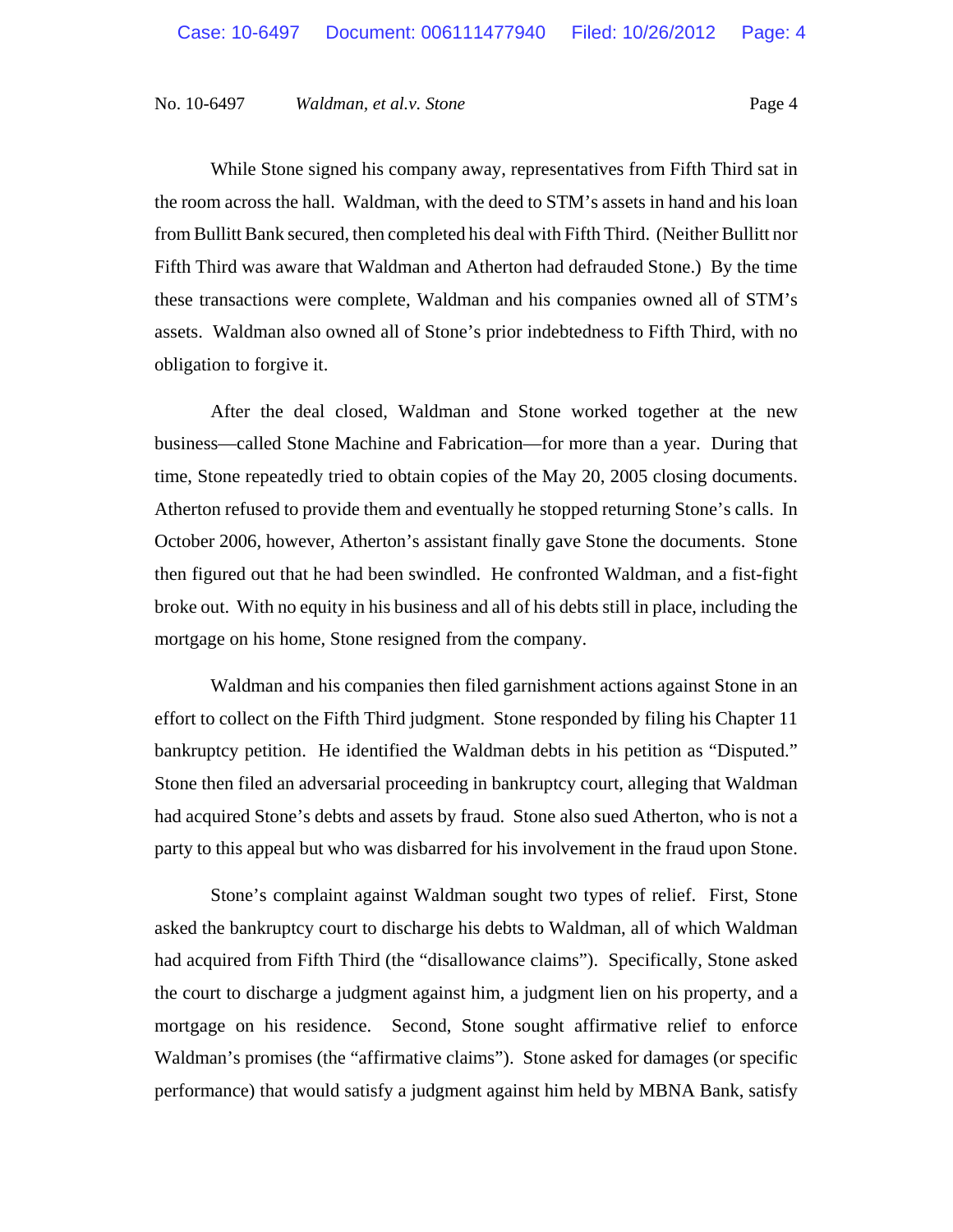a federal tax lien, and compensate him for a forty percent share of the Waldmancontrolled entity that now owned STM's assets.

Waldman appeared in bankruptcy court and counterclaimed against Stone. He sought a judgment on the Fifth Third debts and relief from the bankruptcy court's automatic stay in order to enforce the liens and mortgages on Stone's residence.

The bankruptcy court held a bench trial in October 2009. At its conclusion, the court found that Waldman and Atherton had perpetrated upon Stone one of the most egregious frauds the court had ever encountered. Consequently, the court invalidated all of Stone's obligations to Waldman on the disallowance claims. It also awarded Stone \$1,191,374 in compensatory damages and \$2,000,000 in punitive damages on the affirmative claims. The district court affirmed the bankruptcy court's judgment in all respects.

This appeal followed.

#### II.

Waldman challenges on three grounds the bankruptcy court's power to enter its judgment in this case. First, Waldman argues that Stone's state-law fraud claims are beyond the jurisdiction of any federal court. Second, Waldman argues that the judgment here was beyond the statutory authority of the bankruptcy court in particular. And third, Waldman argues that the judgment was beyond the bankruptcy court's power as limited by Article III of the Constitution. We consider these arguments in turn.

#### A.

Waldman argues that Stone's claims lie outside the jurisdiction of any federal court. To that end, he first contends that Stone's claims do not "arise under" federal law, and thus are beyond the judicial power that the Constitution confers on the federal courts in Article III, § 2. But Waldman overlooks that a debtor's state-law claim, even for affirmative relief, "may be adjudicated in federal court on the basis of its relationship to the petition for reorganization." *N. Pipeline Constr. Co. v. Marathon Pipe Line Co.*,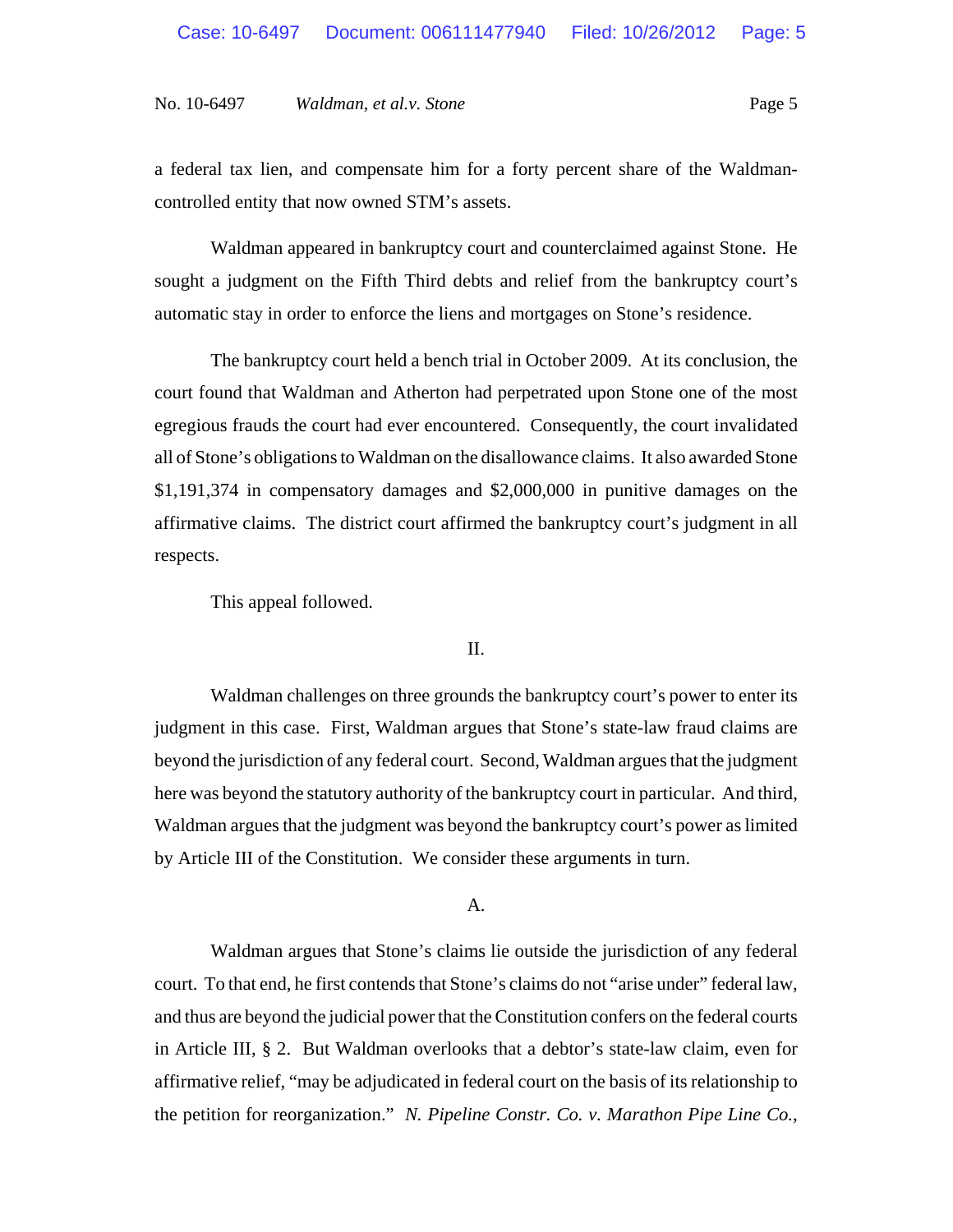458 U.S. 50, 72 n.26 (1982) (plurality opinion). Stone's claims were adjudicated on precisely that basis here, so Waldman's first objection is meritless.

Waldman also contends that Stone's claims are beyond the federal courts' statutory jurisdiction. Title 28 U.S.C. § 1334(b) provides that "the district courts shall have original but not exclusive jurisdiction of all civil proceedings arising under title 11, or arising in or related to cases under title 11." Thus, so long as Stone's claims are at least "related to" his bankruptcy petition—which is itself a case under title 11—the federal courts have jurisdiction over Stone's claims. *See Mich. Emp't Sec. Comm'n v. Wolverine Radio Co.* (*In re Wolverine Radio Co.*), 930 F.2d 1132, 1141 (6th Cir. 1991). A claim is "related to" a bankruptcy case if the "outcome of that [claim] could conceivably have any effect on the estate being administered in bankruptcy." *Lindsey v. O'Brien, Tanski, Tanzer and Young Health Care Providers of Conn.* (*In re Dow Corning Corp.*), 86 F.3d 482, 489 (6th Cir. 1996) (quoting *Pacor, Inc. v. Higgins*, 743 F.2d 984, 994 (3d Cir. 1984)). Each of Stone's claims will have an effect on his estate here. His disallowance claims challenge the validity of debts that Waldman has sought to enforce in bankruptcy. And a damages award on Stone's affirmative claims would provide assets for his other creditors. *See Celotex Corp. v. Edwards*, 514 U.S. 300, 307 n.5 (1995) ("related to" jurisdiction includes causes of action owned by the debtor that become property of the estate). Thus, the federal courts have jurisdiction over all of Stone's claims notwithstanding their state-law basis.

#### B.

Waldman next challenges the bankruptcy court's statutory authority to enter final judgment on Stone's claims. Congress has granted bankruptcy judges differing authority depending on whether a claim in bankruptcy is "core" or not. 28 U.S.C. § 157. In "core proceedings," a bankruptcy judge "may enter appropriate orders and judgments," subject to appellate review in the district court. *Id.* § 157(b)(1). In non-core proceedings, the bankruptcy judge "shall submit proposed findings of fact and conclusions of law to the district court, and any final order or judgment shall be entered by the district judge after . . . reviewing de novo" the objections of either party. *Id.* § 157(c)(1).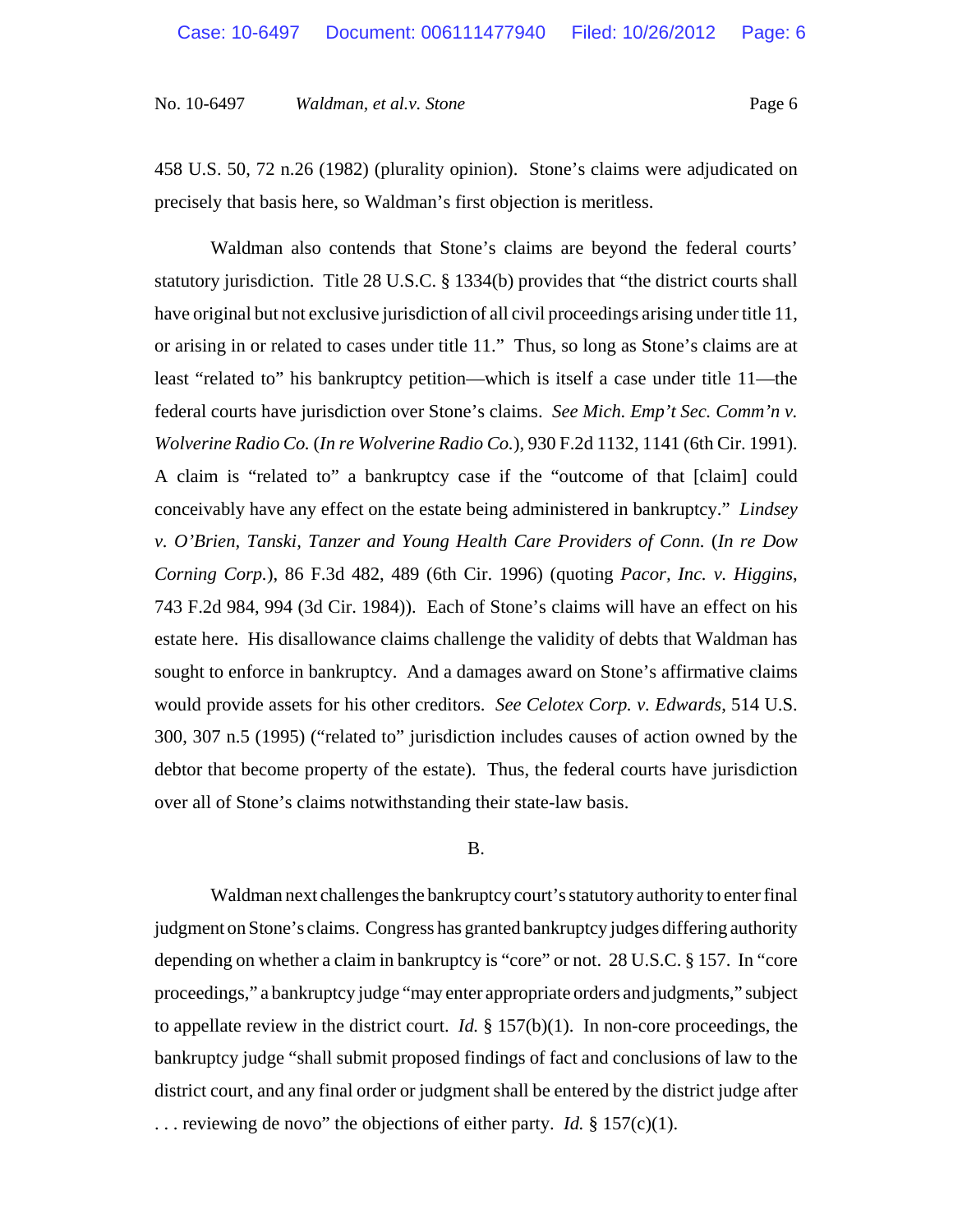Waldman contends that Stone's claims were not "core proceedings" under § 157, and thus that the bankruptcy court had no power to enter final judgment with respect to them. Waldman's own pleadings expressly stated, however, that all of Stone's claims in this case were core. (Waldman's Answer to Stone's 1st Am. Compl. ¶ 5.) And this objection—that the bankruptcy court acted beyond its statutory authority under § 157—can be forfeited. *See The Cain Partnership, Ltd. v. Pioneer Inv. Servs. Co.* (*In re Pioneer Inv. Servs. Co.*), 946 F.2d 445, 449–50 (6th Cir. 1991). Thus, Waldman has forfeited his objection under § 157 here. *See Stern v. Marshall*, 131 S. Ct. 2594, 2608 (2011).

C.

Waldman's more serious argument is that the bankruptcy court lacked constitutional authority to enter judgment on Stone's claims. Article III, § 1 of the Constitution mandates that "[t]he judicial Power of the United States, shall be vested" in courts whose judges "shall hold their Offices during good Behaviour" and "receive for their Services<sup>[]</sup> a Compensation<sup>[]</sup> [that] shall not be diminished during their tenure." This requirement—that the federal judicial power be exercised by judges whose tenure and salary is protected—is "an inseparable element of the constitutional system of checks and balances that both defines the power and protects the independence of the Judicial Branch." *Stern*, 131 S. Ct. at 2608 (internal quotation marks omitted).

Bankruptcy judges lack Article III's tenure and salary protections. And Waldman contends that the bankruptcy court exercised Article III "judicial Power" when it entered final judgment here. Thus, Waldman concludes, the judgment against him was entered in violation of the Constitution.

1.

Both Stone and the United States, as amicus curiae, respond that Waldman has forfeited this objection too by not raising it below. "Article III, § 1 not only preserves to litigants their interest in an impartial and independent federal adjudication of claims within the judicial power of the United States, but also serves as an inseparable element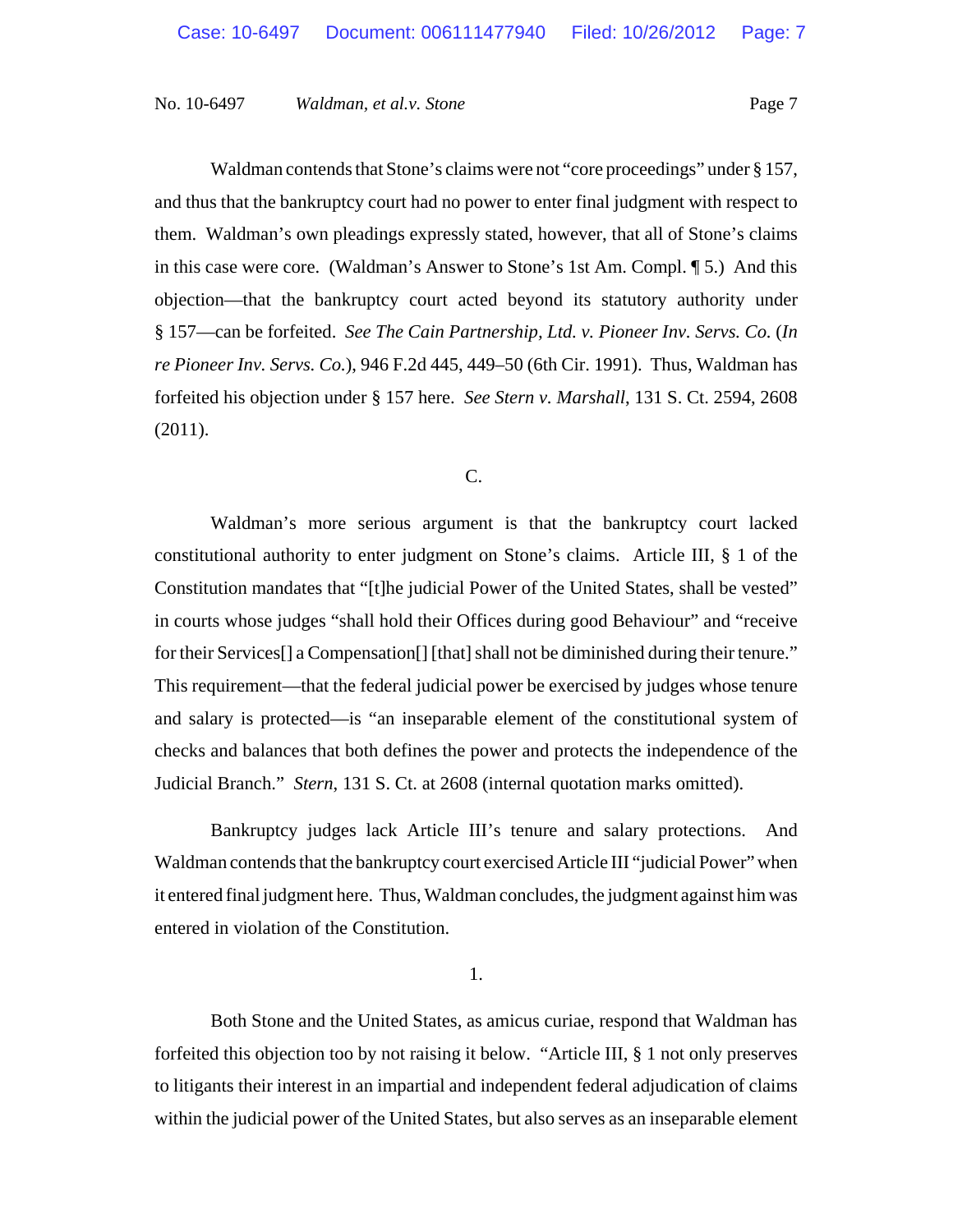of the constitutional system of checks and balances." *Commodity Futures Trading Comm'n v. Schor*, 478 U.S. 833, 850 (1986) (internal quotation marks omitted). The Article III, § 1 guarantee thus has a dual character: one part personal right of the litigant, one part structural principle. The argument, as presented by the United States, is that the personal right predominates in cases not involving "the encroachment or aggrandizement of one branch at the expense of the other." *Id.* Here, it is undisputed that bankruptcy courts—unlike the Executive agency in *Schor*—are located within the Judicial Branch. Thus, the United States says, neither the Executive nor the Legislature has encroached upon the Judiciary, which means that Waldman's objection is based upon a waivable "personal right," rather than a non-waivable structural principle.

The argument takes too narrow a view of the interests preserved by Article III. The issue here is not so much the aggrandizement of the Legislative or Executive Branches, as it is the diminution of the Judicial one. "Article III could neither serve its purpose in the system of checks and balances nor preserve the integrity of judicial decisionmaking if the other branches of the Federal Government could confer the Government's 'judicial Power' on entities outside Article III." *Stern*, 131 S. Ct. at 2609. Article III envisions—indeed it mandates—that the judicial Power will be vested in judges whose tenure and salary are protected as set forth in that Article. To the extent that Congress can shift the judicial Power to judges without those protections, the Judicial Branch is weaker and less independent than it is supposed to be. *See Schor*, 478 U.S. at 850 (Article III "safeguards the role of the Judicial Branch in our tripartite system by barring congressional attempts to transfer jurisdiction to non-Article III tribunals for the purpose of emasculating constitutional courts").

Waldman's objection thus implicates not only his personal rights, but also the structural principle advanced by Article III. And that principle is not Waldman's to waive. *See Spierer v. Federated Dep't Stores, Inc.* (*In re Federated Dep't Stores, Inc.*), 328 F.3d 829, 833 (6th Cir. 2003) ("That the Spierers failed to suggest while in bankruptcy court that the stay was imposed in violation of Article III is irrelevant"). We therefore proceed to the merits of his Article III objection.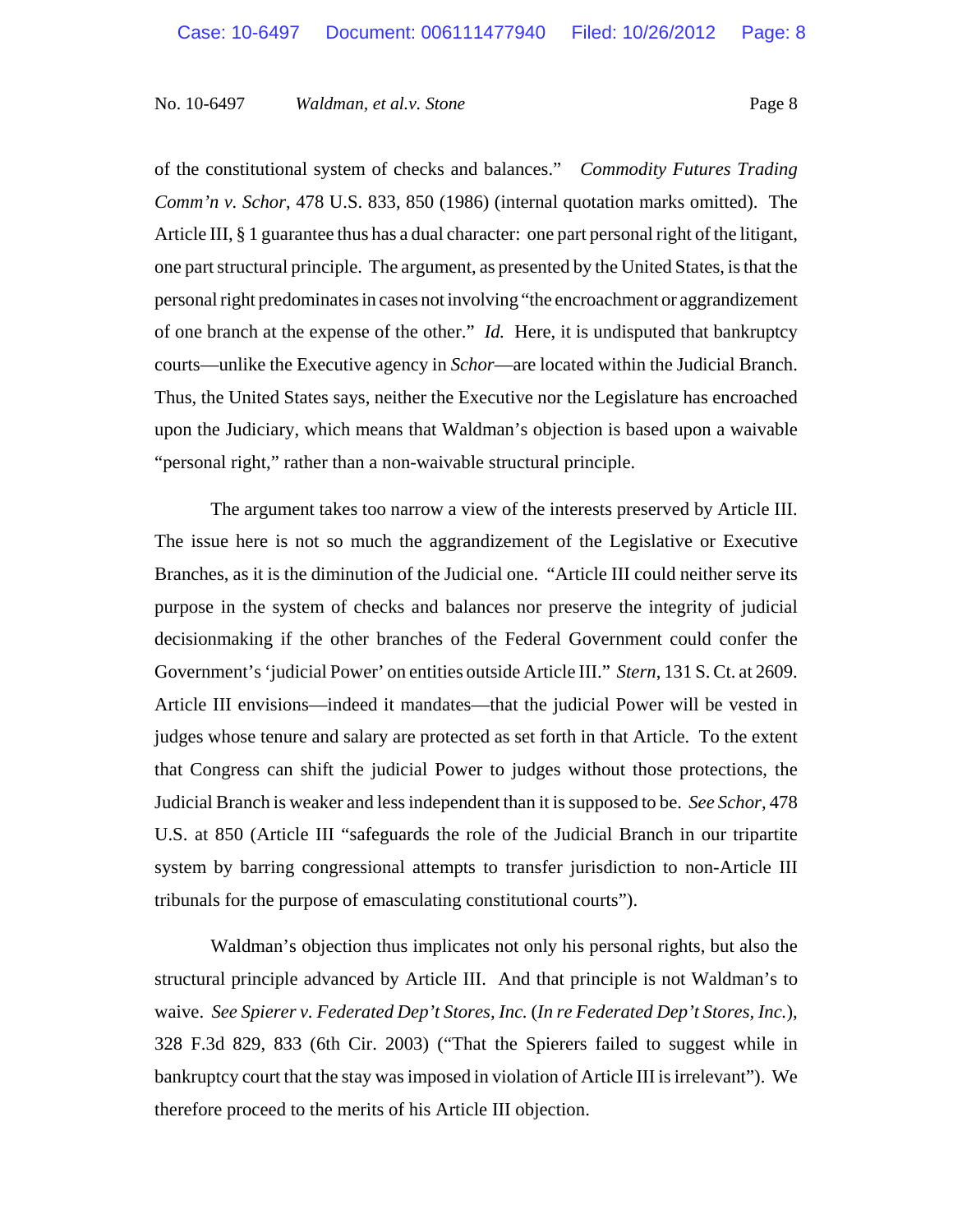2.

The adjudication of so-called private rights—historically described as "the liability of one individual to another under the law as defined"—is part of the judicial Power reserved to Article III courts under the Constitution. *Stern*, 131 S.Ct. at 2612. Bankruptcy courts therefore cannot enter final judgments as to claims involving liability between individuals, unless the claim falls within the so-called "public rights" exception to Article III. *Id.* at 2610. A public-rights claim is one that "derives from a federal regulatory scheme, or in which resolution of the claim by an expert governmental agency is essential to a limited regulatory objective within the agency's authority." *Id*. at 2613. Whether Stone's claims involve "public rights" is the issue here.

The law in this area has a potluck quality. In *Stern*, the Court reviewed the line of cases applying the public-rights doctrine to bankruptcy proceedings. 131 S. Ct. at 2609–14. That line begins with *Northern Pipeline*, which held that "the restructuring of debtor-creditor relations"—*i.e.*, the bankruptcy court's power to rule on a debtor's objections to a creditor's proof of claim against the estate—"must be distinguished from the adjudication of state-created private rights," such as, in that case, a debtor's state-law action for contract damages against a non-creditor. 458 U.S. at 71 (plurality opinion). "The former may well be a 'public right,'" the Court said, "but the latter obviously is not." *Id.*

Next came *Granfinanciera*, *S.A. v. Nordberg*, which held that the public-rights doctrine does not allow a bankruptcy court to decide a fraudulent-conveyance claim filed by a bankrupt estate's trustee against a non-creditor. 492 U.S. 33, 55 (1989). By means of such a claim, the estate seeks to recover property that the debtor transferred in anticipation of bankruptcy. Fraudulent-conveyance claims, *Granfinanciera* said, "constitute no part of the proceedings in bankruptcy." *Id.* at 56. They are "quintessentially suits at common law that more nearly resemble state-law contract claims . . . to augment the bankruptcy estate than they do creditors' hierarchically ordered claims to a pro rata share of the bankruptcy res." *Id.* Thus, only an Article III court can enter final judgment on such a claim. (*Granfinanciera* actually involved the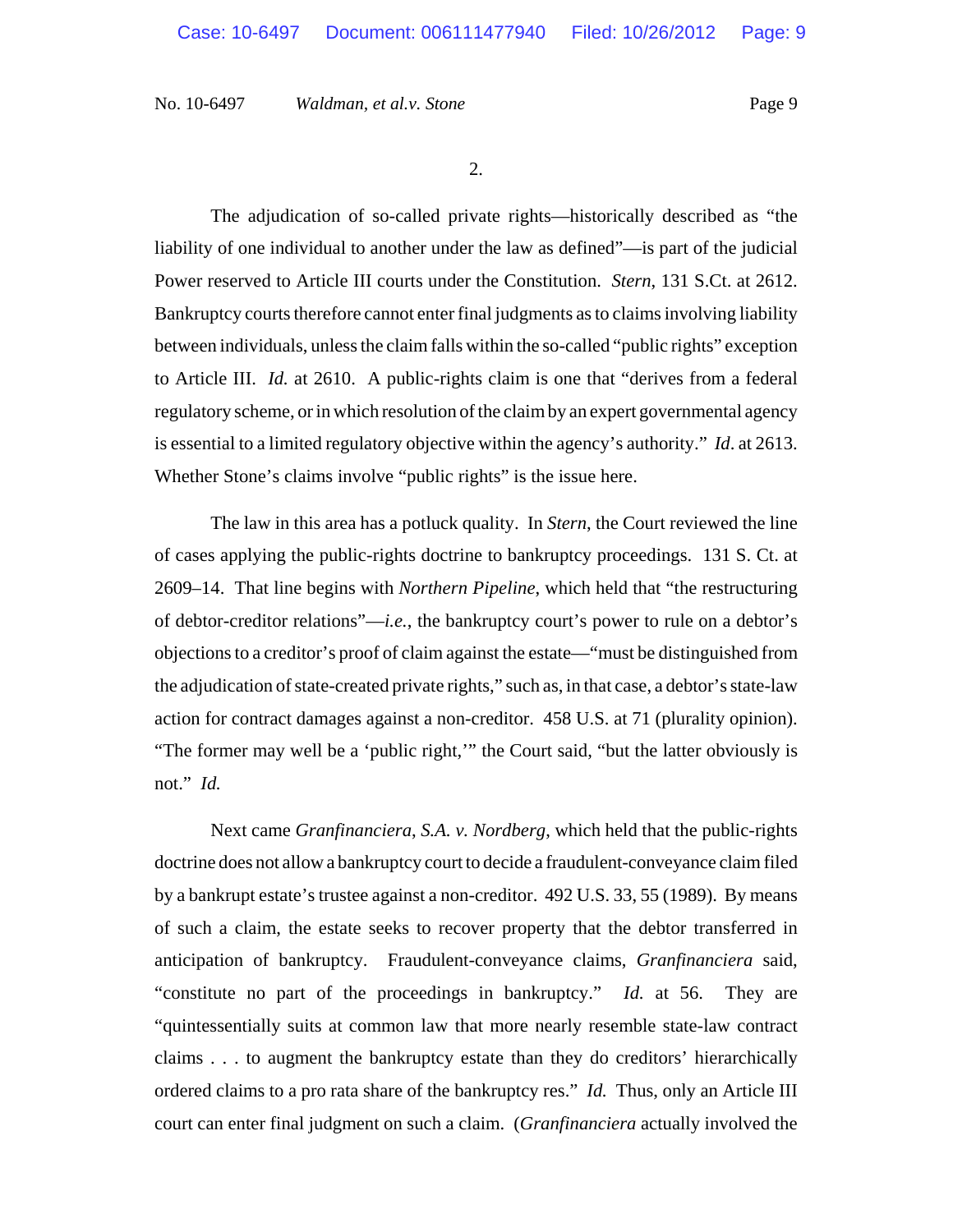limits of the bankruptcy court's equity jurisdiction for Seventh Amendment purposes, not the limits of the bankruptcy court's authority for purposes of Article III. But the Supreme Court stated that the analysis for each is the same. *See id.* at 53–54.)

In contrast, the Supreme Court has twice authorized the bankruptcy courts to decide statutory preference actions brought by trustees against creditors who filed a proof of claim in the bankruptcy. *See Katchen v. Landy*, 382 U.S. 323 (1966); *Langenkamp v. Culp*, 498 U.S. 42 (1990) (per curiam). When a debtor transfers property to a creditor shortly before filing for bankruptcy, the effect is to increase the creditor's share of the estate. Thus, under the bankruptcy statute, if a debtor transfers property to a creditor within a certain period (90 days for most creditors, 1 year for "insiders") before the date of the bankruptcy petition, the trustee of the estate can void the transfer. *See* 11 U.S.C. § 547*. Katchen* held that the bankruptcy court can decide a preference action against a creditor of the estate—even an action that seeks return of property to the estate, rather than only disallowance of the preferred creditor's proof of claim—because the determination whether the creditor received a voidable preference is "part and parcel" of the claims-allowance process. 382 U.S. at 330; *see also Langenkamp*, 498 U.S. at 44.

*Stern* itself involved the estate of Vickie Lynn Marshall (better known as Anna Nicole Smith). One of Vickie's creditors, Pierce Marshall, filed a proof of claim in the bankruptcy. Vickie then counterclaimed, arguing that Pierce had tortiously interfered with her receipt of an inter-vivos gift from Vickie's late husband (Pierce's father). Vickie's counterclaim arose under state tort law. The claim sought to augment her bankrupt estate, not to disallow Pierce's proof of claim. And resolution of Pierce's proof of claim would not resolve the counterclaim, which "raise[d] issues of law entirely different from those" raised by Pierce's proof of claim. *Stern*, 131 S. Ct. at 2617. Vickie's counterclaim therefore concerned private rights, which meant that the bankruptcy court could not enter final judgment with respect to it. *Id*. at 2620.

*Stern* thus provides a summary of the law in this area: When a debtor pleads an action under federal bankruptcy law and seeks disallowance of a creditor's proof of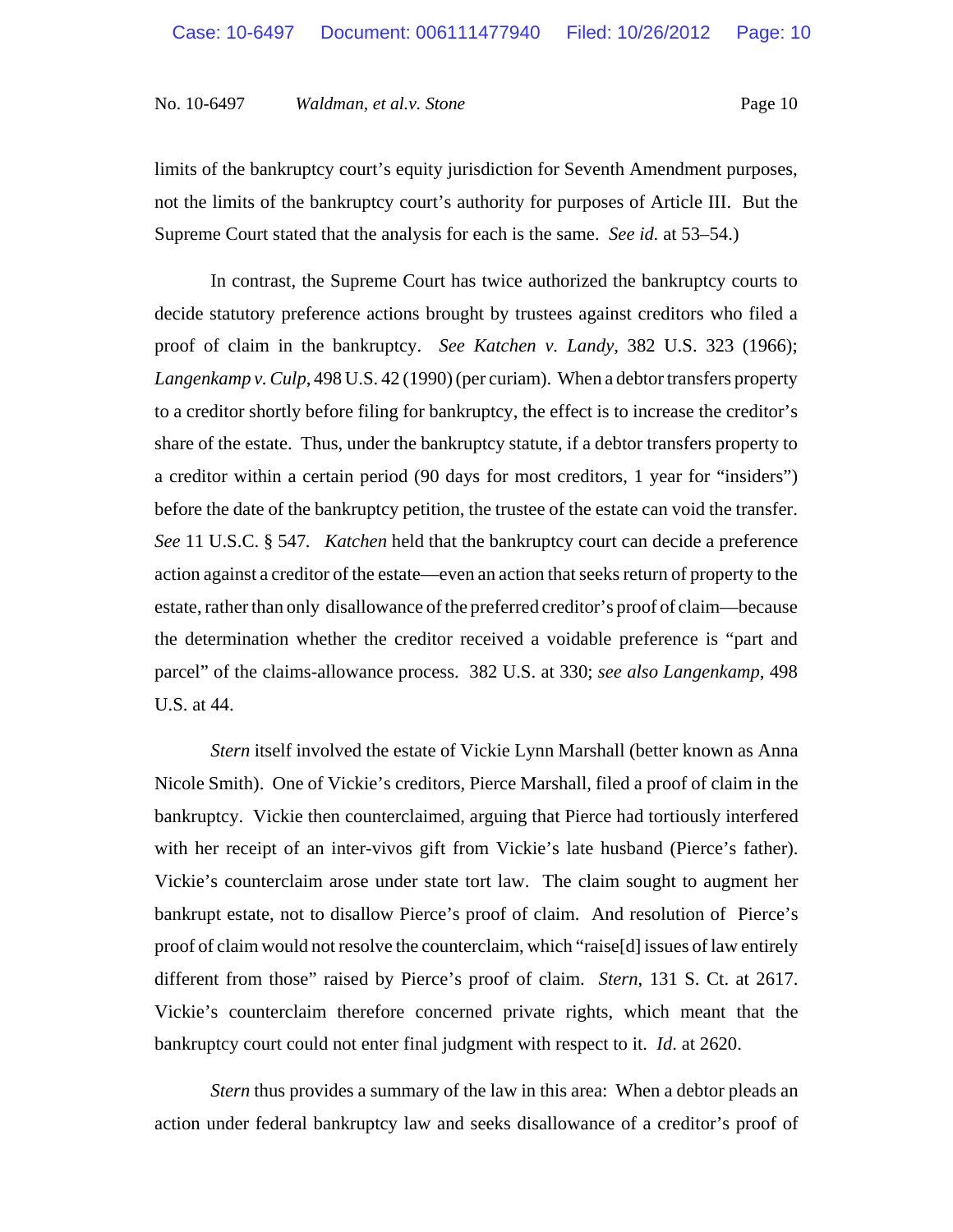claim against the estate—as in *Katchen*—the bankruptcy court's authority is at its constitutional maximum. 131 S. Ct. at 2617–18. But when a debtor pleads an action arising only under state-law, as in *Northern Pipeline*; or when the debtor pleads an action that would augment the bankrupt estate, but not "necessarily be resolved in the claims allowance process[,]" 131 S. Ct. at 2618; then the bankruptcy court is constitutionally prohibited from entering final judgment. *Id.* at 2614.

i.

We consider first whether the bankruptcy court was constitutionally permitted to enter final judgment as to Stone's disallowance claims against Waldman. Those claims asked the court to discharge a judgment against Stone, a judgment lien on his property, and a mortgage—all of which, the claims allege, Waldman obtained by fraud. Although those claims have state-law fraud as an element, they arise under the bankruptcy statute. *See* 11 U.S.C. § 502(b) (upon objection to a proof of claim, the bankruptcy court "shall allow such claim . . . except to the extent that . . . such claim is unenforceable against the debtor and property of the debtor, under any . . . applicable law"). Stone sought no affirmative relief with these claims; instead he sought only to prevent Waldman from collecting on Stone's debts or redeeming the accompanying securities. *Cf. Katchen*, 382 U.S. at 329–30 (debtor sued, on the ground of voidable preference, to disallow a creditor's proof of claim). And whereas Vickie's counterclaim in *Stern* raised issues beyond those presented by Pierce's proof of claim, Stone's disallowance claims were part and parcel of the claims-allowance process in bankruptcy. *See Stern*, 131 S. Ct. at 2617. Under *Stern*, therefore, the bankruptcy court was authorized to enter final judgment as to these claims.

(*Granfinanciera* also explains why the bankruptcy court's judgment on Stone's disallowance claims was consistent with the Seventh Amendment: resolving debtorcreditor relations is an equity function that does not bring the right to a jury trial. 492 U.S. at 57–58. Moreover, Waldman waived a jury trial by never asking for one. *See* Fed. R. Bankr. P. 9015(a).)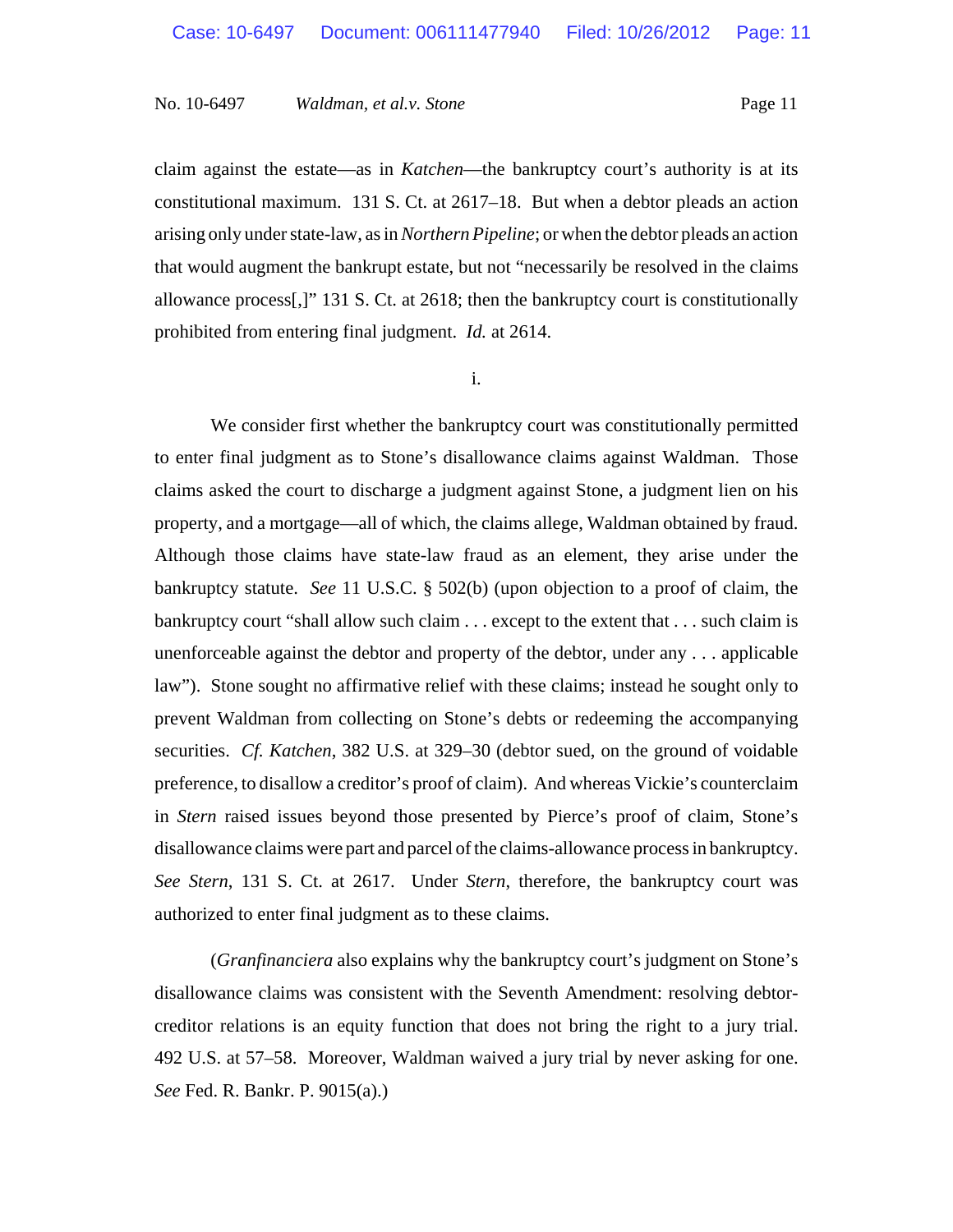Waldman responds that this case is distinguishable from *Katchen* and *Langenkamp* because, unlike the creditor-defendants there, he never filed a proof of claim. Thus, he says, he resembles the non-creditor defendants in *Granfinanciera*, whom the Court held could not be sued in bankruptcy court. *See* 492 U.S. at 58–59. Unlike Waldman, however, the *Granfinanciera* defendants were not creditors at all; they had no interest in the bankruptcy proceeding and had been hauled into court against their will. *Id.* at 36–37. Here, Waldman was Stone's principal creditor and surely would have filed a proof of claim if Stone had not beat him to the courthouse with an adversarial proceeding. Indeed it was Waldman's attempt to collect on Stone's debts that pushed Stone into bankruptcy in the first place. Waldman then appeared in the bankruptcy proceeding, counterclaimed, and sought relief from the automatic stay to enforce his security and take possession of Stone's property. It is true, as Waldman points out, that the Court in *Langenkamp* emphasized the consequences of a creditor's decision to file a proof of claim. *See* 498 U.S. at 44–45. Unlike the creditor there, however, Waldman was a secured creditor, so he was not even required to file a proof of claim in order to preserve his right to recover from the estate. *See PCFS Fin. v. Spragin* (*In re Nowak*), 586 F.3d 450, 455 (6th Cir. 2009) (citing 11 U.S.C. § 506; Fed. R. Bankr. P. 3002(a)).

All that said, we recognize that the Supreme Court has never squarely decided whether Article III allows a bankruptcy court to enter judgment on a debtor's objections to a creditor's proof of claim. But neither has the Court ever intimated that Article III bars a bankruptcy court from performing this function—"which is of basic importance in the administration of the bankruptcy estate[.]" *Katchen*, 382 U.S. at 329 (internal quotation marks omitted). All the intimations instead point the other way: in *Northern Pipeline*, for example, the Court said that this function—"the core of the federal bankruptcy power"—"may well be" a matter of public right. 458 U.S. at 71 (plurality opinion). And in *Stern*, the Court explained its result in that case, and in prior ones, partly by reference to whether the claims were practically subsumed in the claimsallowance process. 131 S. Ct. at 2617. We do not read the Court's precedents to require the bankruptcy courts to abandon this power, which they have exercised for more than two centuries. *See* Act of Apr. 4, 1800, ch. 19, 2 Stat. 19 (repealed 1803) (creating the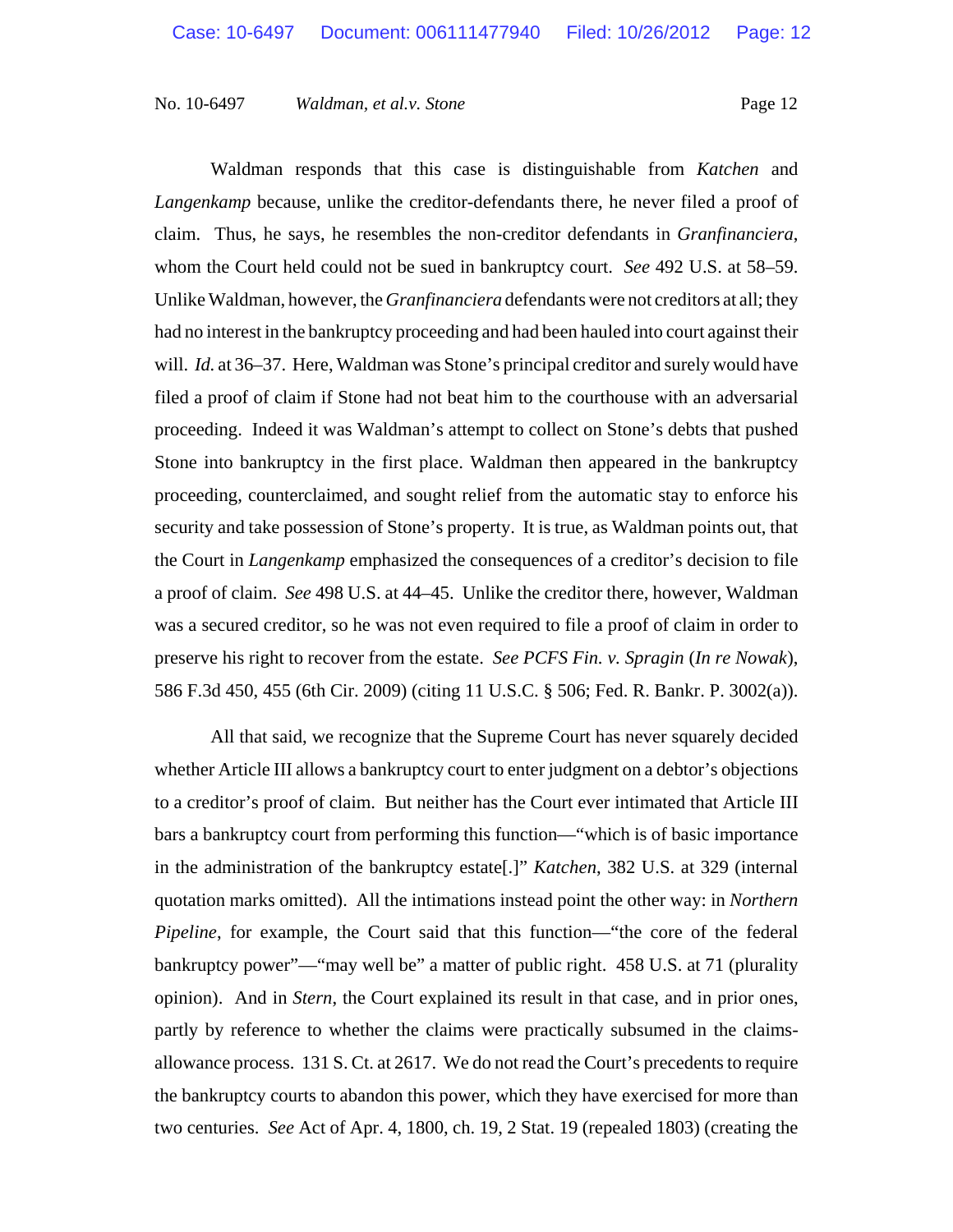first federal bankruptcy courts). We therefore hold that the bankruptcy court here was authorized to enter final judgment on Stone's disallowance claims.

ii.

In contrast, Stone's affirmative claims sought money damages arising from the fraud that Waldman perpetrated on Stone. Like Vickie's counterclaim in *Stern*, those claims arose exclusively under state law and existed without regard to any bankruptcy proceeding. *See* 131 S. Ct. at 2618 ("Vickie's claim . . . is in no way derived from or dependent upon bankruptcy law"). And the affirmative claims were not a part of Stone's effort to restructure his relations with his creditors in bankruptcy; rather, they only sought money damages to augment the bankruptcy estate. *Cf. Granfinanciera*, 492 U.S. at 56 (debtor sued for affirmative relief, on fraudulent-conveyance grounds, to augment the bankrupt estate).

Stone emphasizes that his affirmative claims turn on the same fraudulent conduct as his disallowance claim; and thus, he argues, the bankruptcy court could award damages under *Katchen*. But *Katchen* does not authorize the bankruptcy court to award money damages on the ground that a claim arises from the same transaction or occurrence as a disallowance claim; "some overlap" between the claims is not enough. *Stern*, 131 S. Ct. at 2617. Instead, for a bankruptcy court to enter final judgment as to claims that seek an award of money damages to the estate, there must have been, at the outset of the claims-disallowance process, "reason to believe that the process of adjudicating [the] proof of claim would necessarily resolve" the damages claim. *Id.*

Stone's affirmative claims required him to prove facts beyond those necessary to his disallowance claims. Those facts included that Waldman had promised to pay off Stone's tax lien and other debts, and to give Stone a forty percent interest in the new company. Moreover, just as in *Stern*, Stone's request for punitive damages required him to show that Waldman's conduct warranted retribution and deterrence. *See id.* Hence there was never any reason to think that Stone's disallowance claims would necessarily resolve his affirmative claims. The bankruptcy court's judgment with respect to those claims, therefore, was entered in violation of Article III.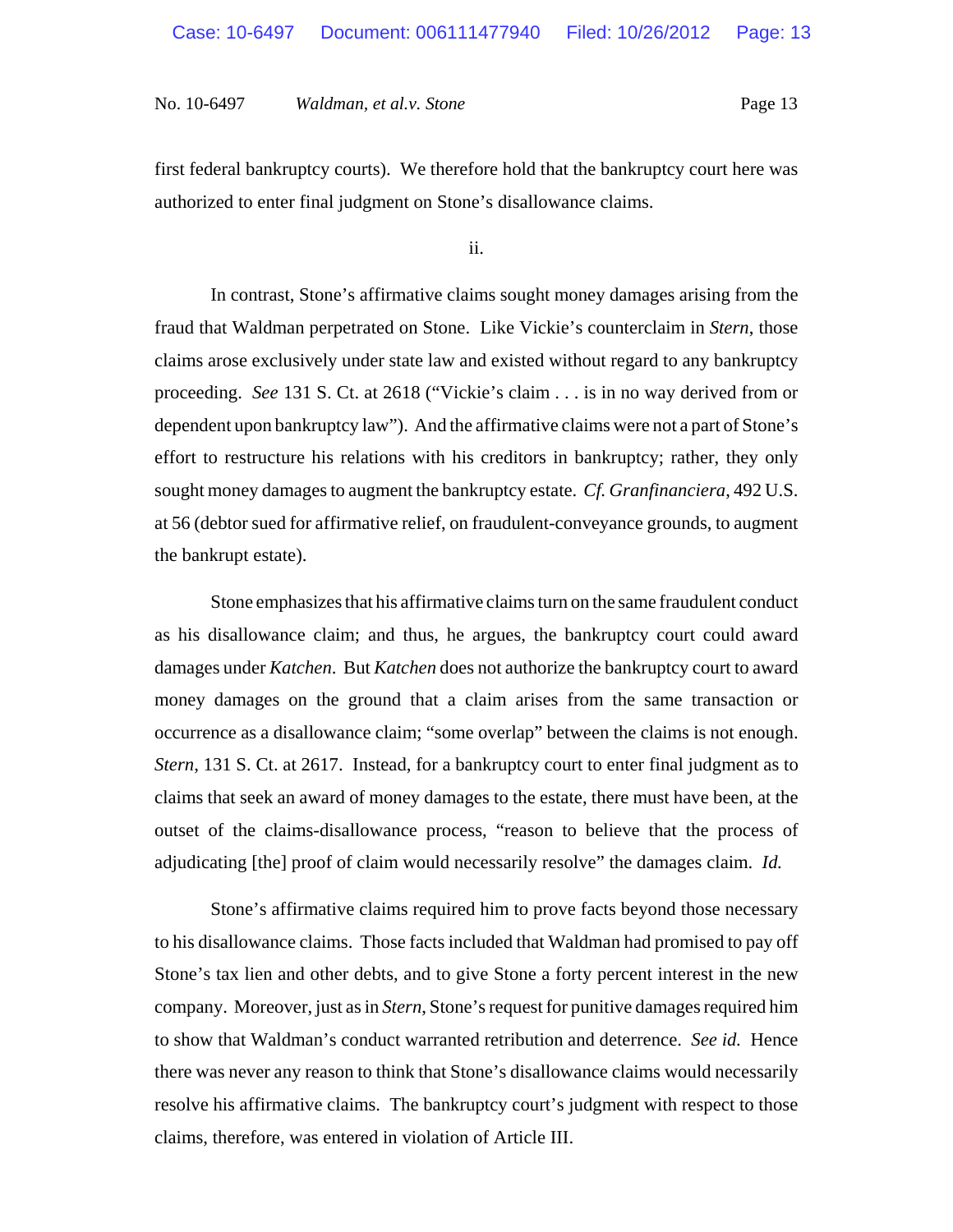iii.

What to do about the violation is another question. A practical remedy would be simply to direct the bankruptcy court to convert its final judgment as to Stone's affirmative claims into proposed findings of fact and conclusions of law, which the district court would then review de novo. *Cf*. 28 U.S.C. § 157(c)(1). In core proceedings, however, § 157(b)(1) authorizes the bankruptcy court to "*enter* appropriate orders and judgments," not to propose them. (Emphasis added.) (Of course, one might argue that—in core proceedings as to which Article III bars the bankruptcy courts from entering final judgment—Congress's grant of the greater power to enter final judgments implies a lesser authority to propose them.) Thus, if Stone's affirmative claims are core, the most practical remedy here is one that the statute does not expressly permit.

But Stone's affirmative claims are not core. Whether a proceeding is core is determined on a claim-by-claim basis. *See In re Exide Techs.*, 544 F.3d 196, 206 (3d Cir. 2008). "A core proceeding either invokes a substantive right created by federal bankruptcy law or one which could not exist outside of the bankruptcy." *Lowenbraun v. Canary*, 453 F.3d 314, 320 (6th Cir. 2006) (internal punctuation omitted). Neither is true here: Stone's affirmative claims are based on Kentucky law, not federal bankruptcy law; and he could have filed them as easily before he declared bankruptcy as afterward. Nor do the claims fall within the types of proceedings listed as core in § 157(b)(2). Stone's affirmative claims are just ordinary state-law claims for fraud. Thus they are only "related to" the bankruptcy estate, which means the bankruptcy court may submit proposed findings of fact and conclusions of law for them. 28 U.S.C.  $\S 157(c)(1)$ .

It is true, of course, that both parties alleged in the bankruptcy court (albeit without explanation) that all of Stone's claims are core; and that Waldman therefore waived his right to argue to this court that Stone's affirmative claims are non-core. But the fortuity of Waldman's waiver of his own rights does nothing to diminish the bankruptcy court's authority under  $\S 157(c)(1)$ .

 That is the authority we direct the court to exercise on remand here. The bankruptcy court shall recast its judgment as to Stone's affirmative claims as proposed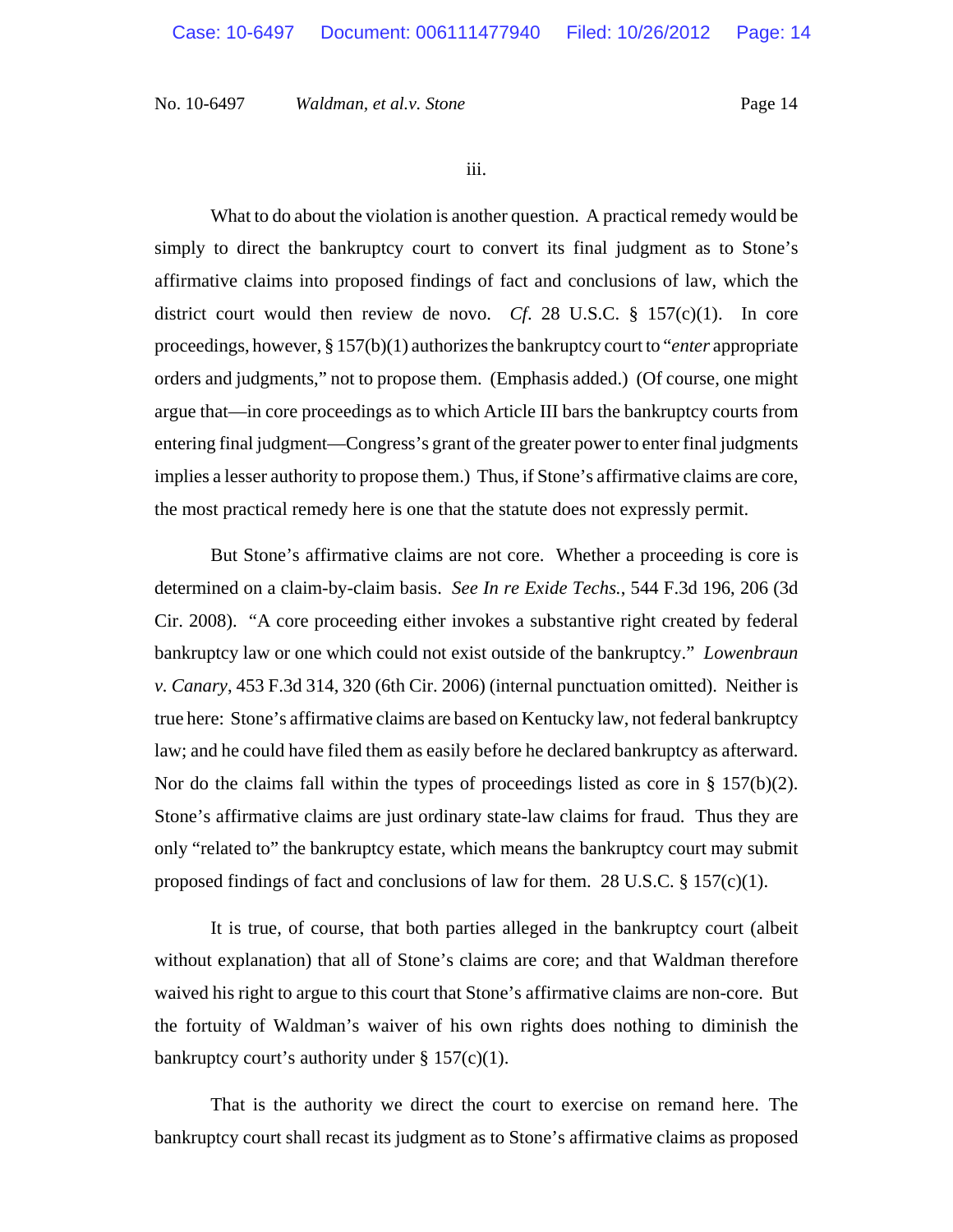findings of fact and conclusions of law, which the district court shall review de novo. In doing so, the district court may "accept, reject, or modify the proposed findings of fact or conclusions of law, receive further evidence, or recommit the matter to the bankruptcy judge with instructions." Fed. R. Bankr. P. 9033(d).

### III.

Waldman challenges the merits of the bankruptcy court's judgment with respect to the disallowance claims. As to those claims, we review the court's factual findings for clear error and its legal conclusions de novo. *Stamper v. United States* (*In re Gardner*), 360 F.3d 551, 557 (6th Cir. 2004). When reviewing for clear error, the question is simply "whether a reasonable person could agree with the bankruptcy court's decision." *Volvo Comm. Fin. LLC the Americas v. Gasel Transp. Lines, Inc. (In re Gasel Transp. Lines, Inc.*), 326 B.R. 683, 685–86 (B.A.P. 6th Cir. 2005).

### A.

Waldman argues that the bankruptcy court's fraud determination was against the great weight of the evidence. This argument boils down to a request that we take Waldman's side in a credibility contest. The most important evidence at trial was the testimony of Stone and Waldman. The bankruptcy court was entitled to credit Stone's testimony over Waldman's; and Stone's testimony was enough to support the court's judgment. Waldman's argument is meritless.

Waldman also argues that he cannot be liable for fraud because he became Stone's creditor through a deal with Fifth Third, rather than with Stone. But Waldman used his false promises to induce Stone to transfer STM's assets, which he then used to acquire Stone's indebtedness from Fifth Third. The bankruptcy court reasonably found that Waldman used fraud to become Stone's creditor.

### B.

Waldman also argues that we deny him due process by reviewing the bankruptcy court's factual findings only for clear error—as required by Federal Rule of Bankruptcy